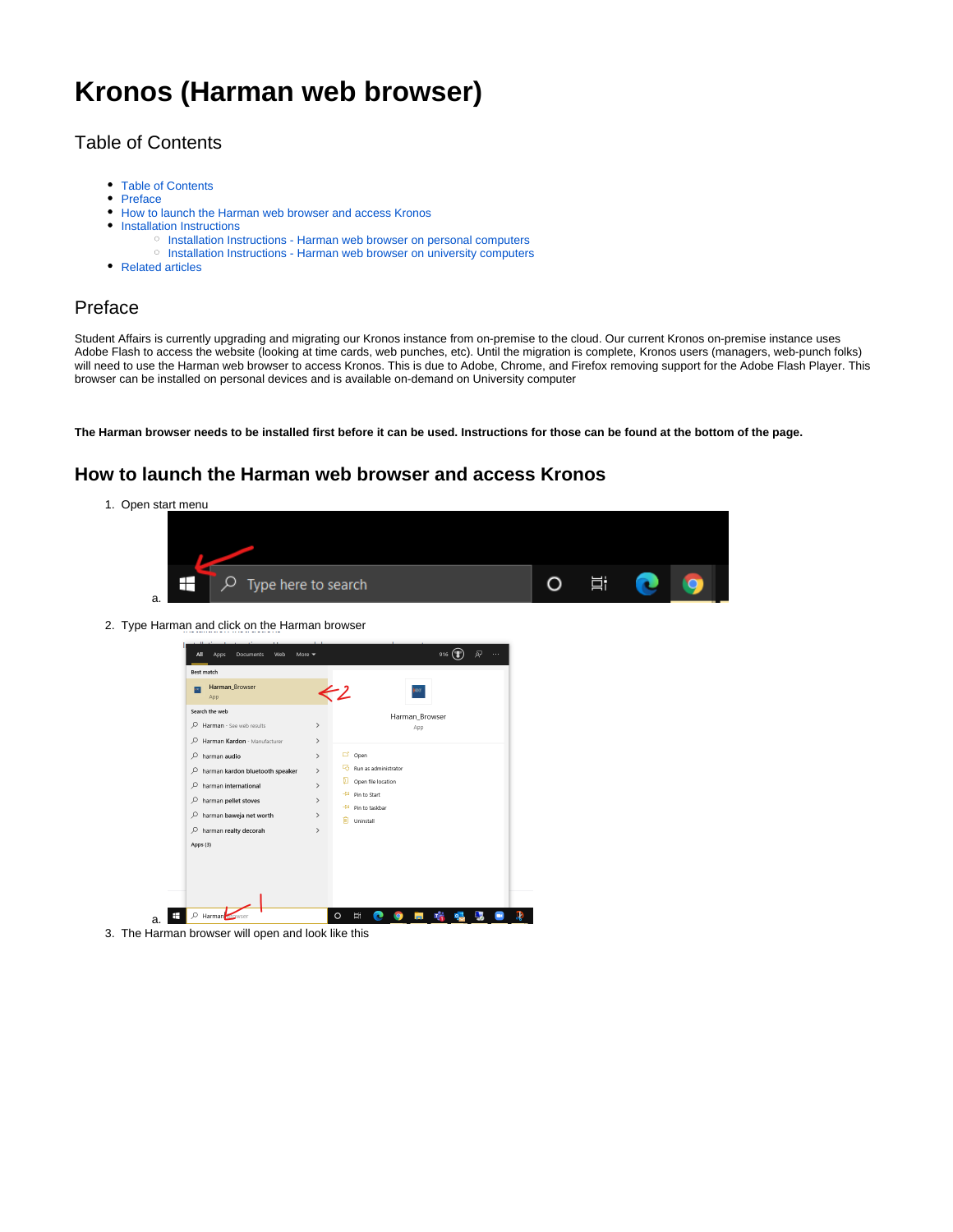

## <span id="page-1-0"></span>**Installation Instructions**

#### <span id="page-1-1"></span>**Installation Instructions - Harman web browser on personal computers**

1. Download the Harman web browser installer from:<https://uofi.box.com/s/xvvlqdpx69kwr57okguyjbc3k42nv3h2>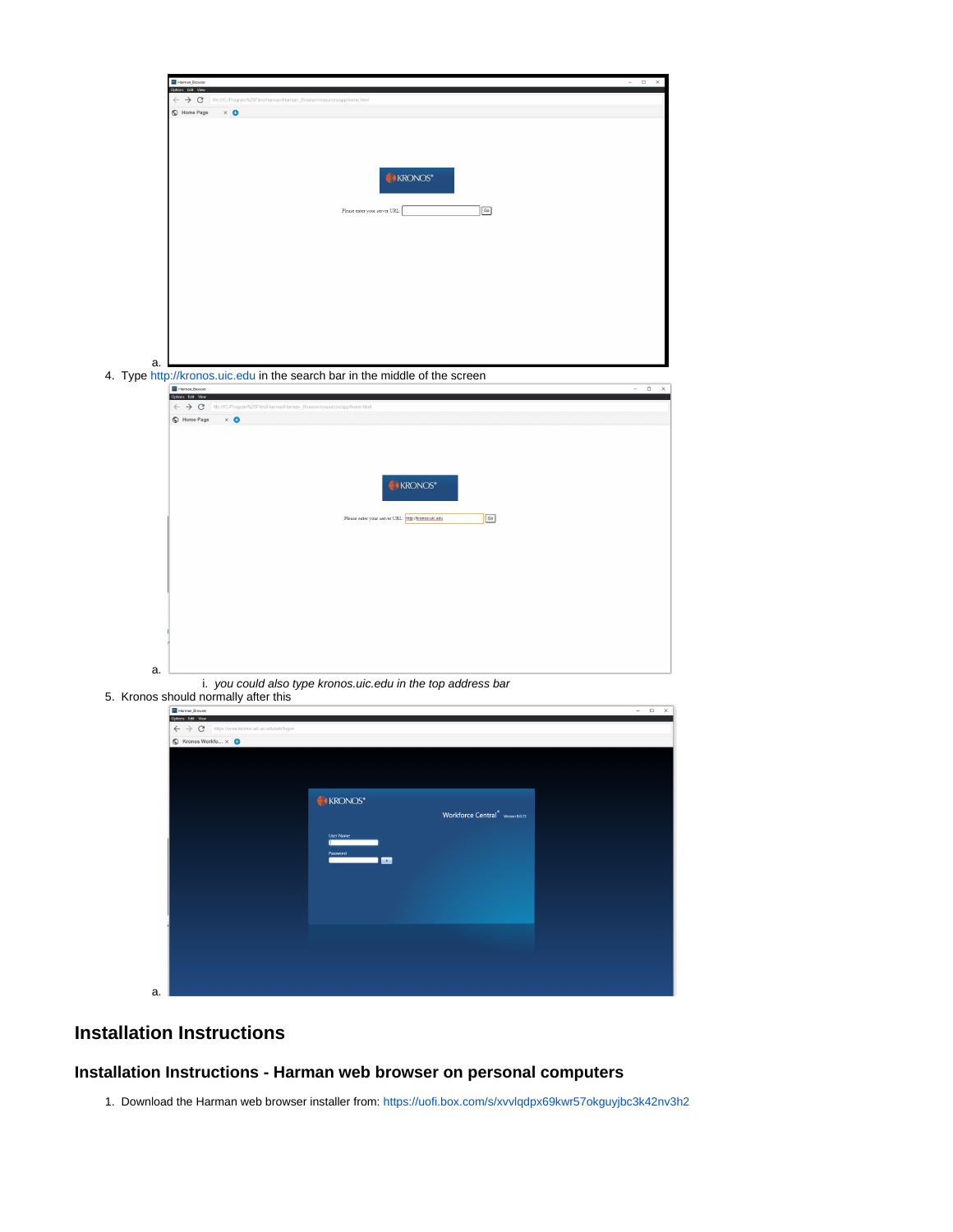

- b. Can't find the download?
	- i. Check the **downloads** folder in Windows
- ii. Firefox and Chrome will show their downloaded files by doing a **Ctrl+ J** on the keyboard
- 2. Run and install software with the default options

| Harman_Browser Setup                                                                                                                                                                                                                                        | ×<br>п                                                                                                                          |  |  |  |  |
|-------------------------------------------------------------------------------------------------------------------------------------------------------------------------------------------------------------------------------------------------------------|---------------------------------------------------------------------------------------------------------------------------------|--|--|--|--|
|                                                                                                                                                                                                                                                             | Welcome to the Harman Browser Setup<br>Wizard                                                                                   |  |  |  |  |
|                                                                                                                                                                                                                                                             | The Setup Wizard will install Harman_Browser on your<br>computer, Click Next to continue or Cancel to exit the Setup<br>Wizard. |  |  |  |  |
|                                                                                                                                                                                                                                                             |                                                                                                                                 |  |  |  |  |
|                                                                                                                                                                                                                                                             | <b>Back</b><br><b>Next</b><br>Cancel                                                                                            |  |  |  |  |
| a.                                                                                                                                                                                                                                                          |                                                                                                                                 |  |  |  |  |
| Harman_Browser Setup                                                                                                                                                                                                                                        | п<br>×                                                                                                                          |  |  |  |  |
| <b>Installation Scope</b>                                                                                                                                                                                                                                   |                                                                                                                                 |  |  |  |  |
| Choose the installation scope and folder                                                                                                                                                                                                                    |                                                                                                                                 |  |  |  |  |
| ◉ Install just for you (admin)<br>Harman_Browser will be installed in a per-user folder and be available just for your<br>user account. You do not need local Administrator privileges.                                                                     |                                                                                                                                 |  |  |  |  |
| $\bigcirc$ Install for all users of this machine<br>Harman Browser will be installed in a per-machine folder by default and be<br>available for all users. You can change the default installation folder. You must<br>have local Administrator privileges. |                                                                                                                                 |  |  |  |  |
|                                                                                                                                                                                                                                                             |                                                                                                                                 |  |  |  |  |
|                                                                                                                                                                                                                                                             |                                                                                                                                 |  |  |  |  |

i. it is also okay to select "Install for all users of this machine"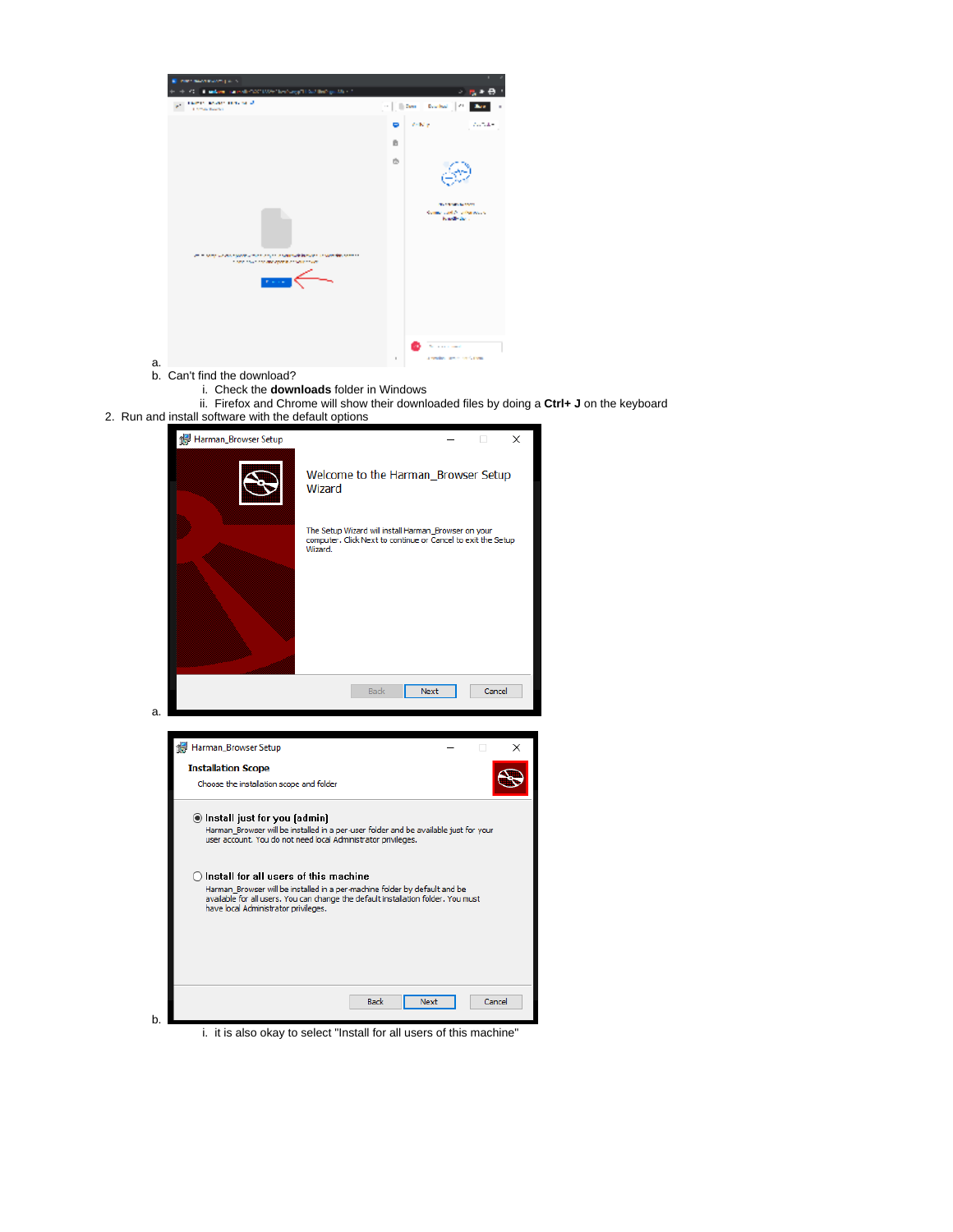

3. The Harman web browser should be located in the start menu after this

#### <span id="page-3-0"></span>**Installation Instructions - Harman web browser on university computers**

1. Open the **start menu**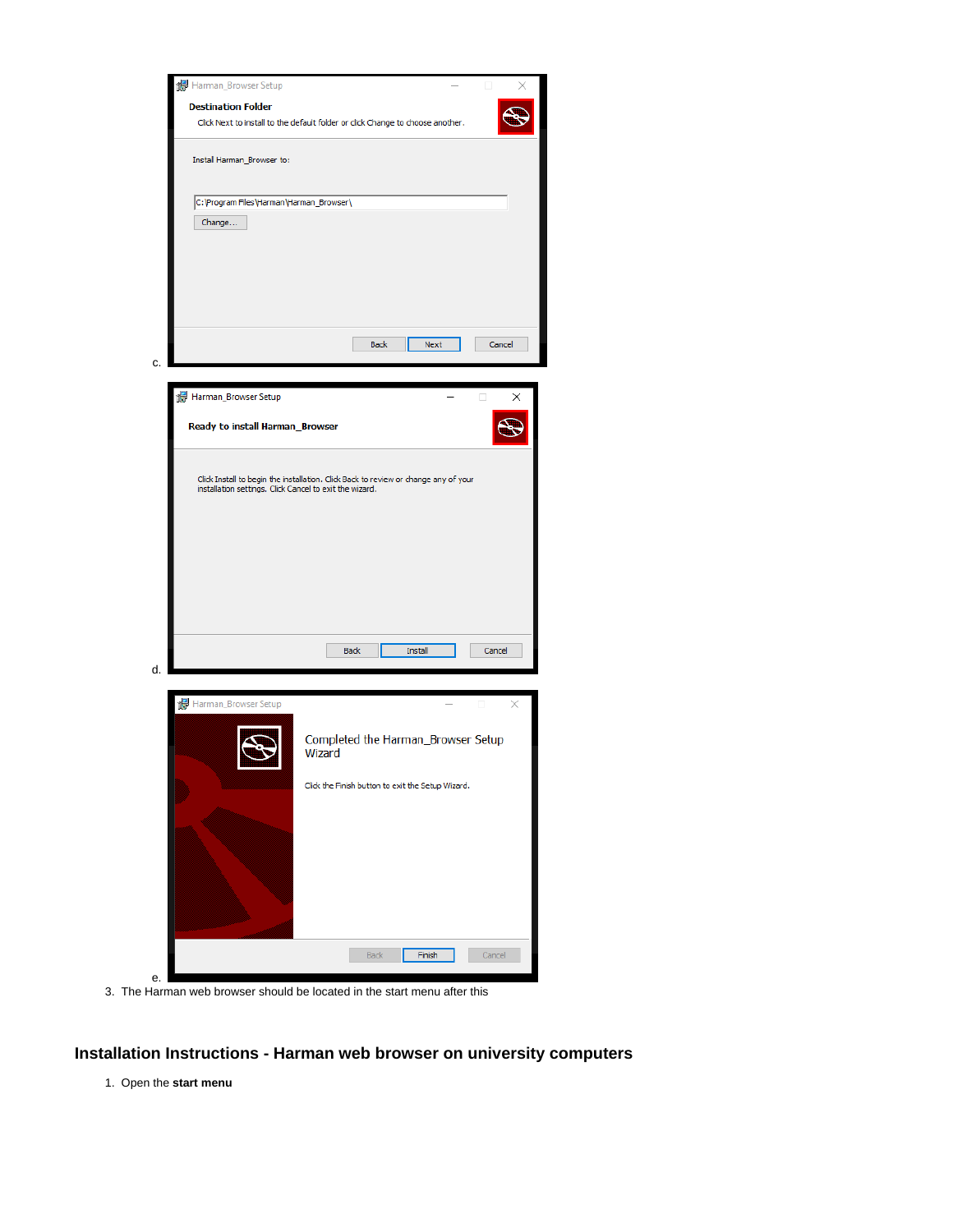

- b. (located on the bottom left of screen or press the windows key on the keyboard)
- 2. Type "software center" and click the **Software Center** program when it shows up



3. When the software center opens up, click applications (located on the left pane) and then click **Harman Browser (Kronos)**

| ■ Applications<br>ø<br>All                | Reguired                                      |           |          | Search            |
|-------------------------------------------|-----------------------------------------------|-----------|----------|-------------------|
| O Updates                                 | Rten All<br>Sort by Most recent - v<br>$\sim$ |           |          | 特臣田               |
| <sup>7</sup> Operating Systems            |                                               |           |          |                   |
| $\blacktriangleright$ Installation status | Name                                          | Publisher | Version  | Status            |
| Co Device compliance                      | łС<br>Zoom                                    |           | 54,59784 | Available         |
| <b>O</b> Options                          | $\leftarrow$ )<br>Harman Browser (Kronos)     |           |          | Available         |
|                                           | VCAS - Microsoft Visio Online x64<br>π        |           |          | Approval Required |
|                                           |                                               |           |          |                   |
|                                           |                                               |           |          |                   |
|                                           |                                               |           |          |                   |
|                                           |                                               |           |          |                   |

#### 4. Click **Install**

a.



 $\bigcap$